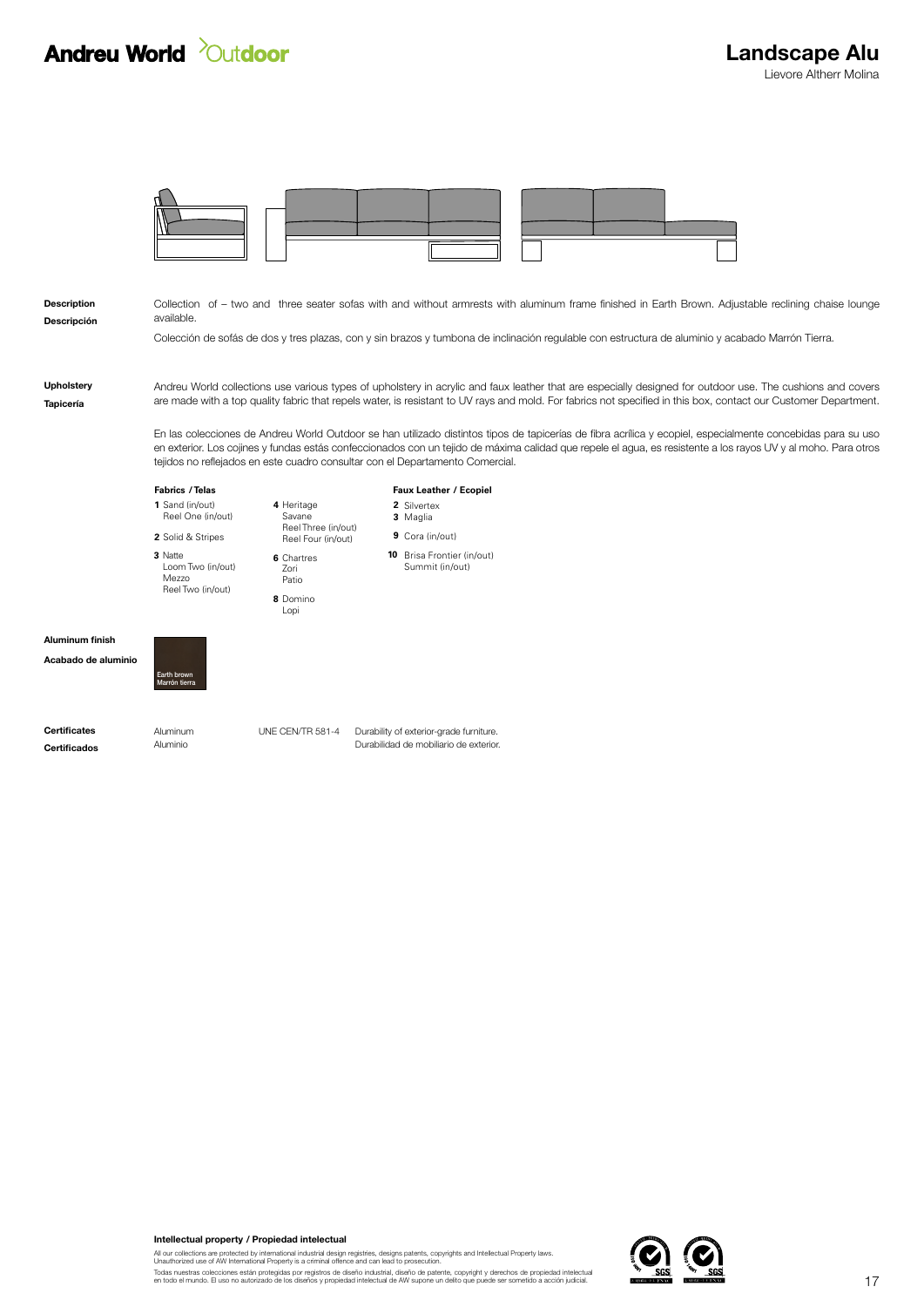

\* Funda de protección opcional. \* Optional protective cover.